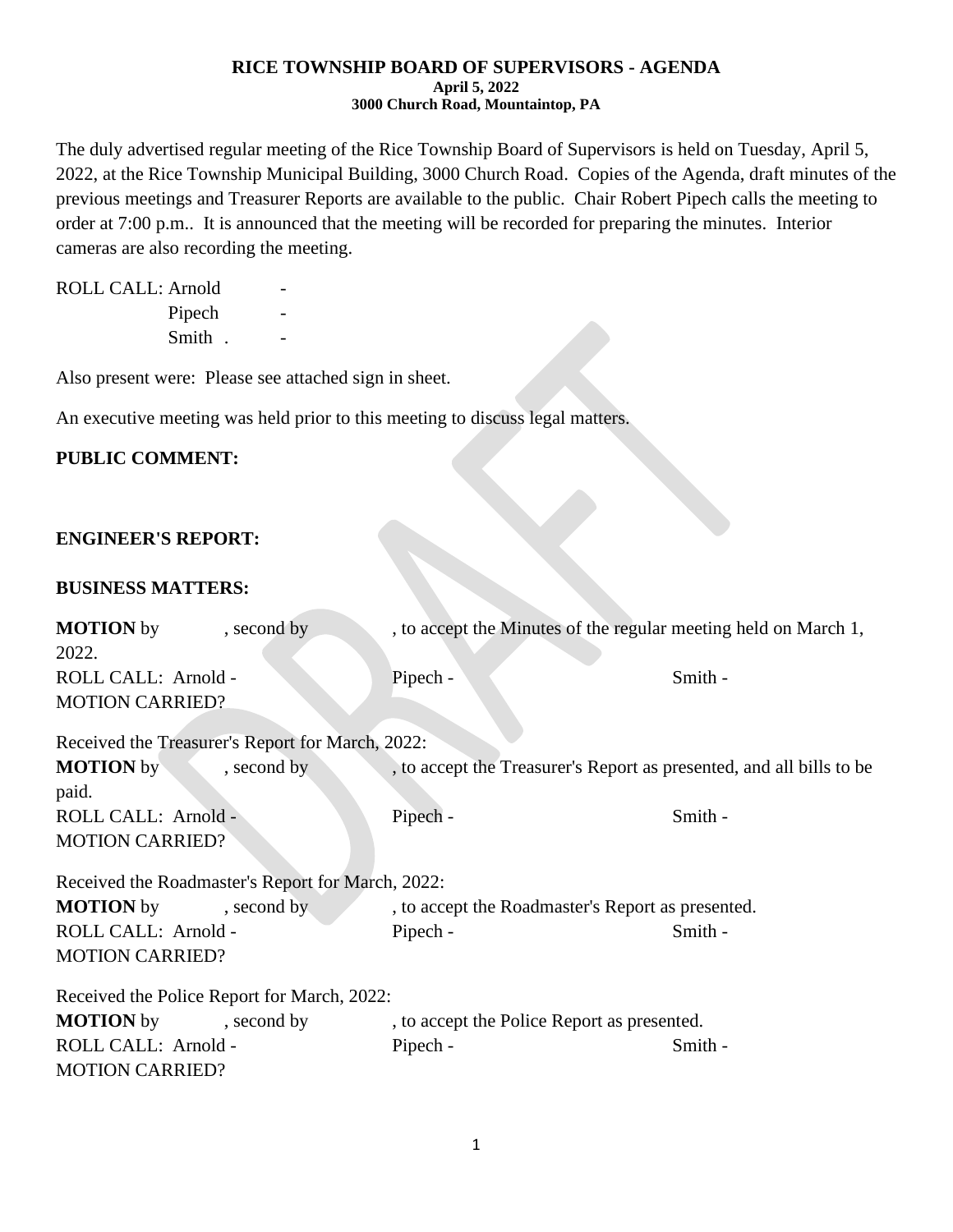#### **RICE TOWNSHIP BOARD OF SUPERVISORS - AGENDA April 5, 2022 3000 Church Road, Mountaintop, PA**

# **BUSINESS MATTERS (Cont):**

| Received the Zoning Report for March, 2022:                                                                                                                                                                                                                                                                       |                                                                                   |         |  |  |  |
|-------------------------------------------------------------------------------------------------------------------------------------------------------------------------------------------------------------------------------------------------------------------------------------------------------------------|-----------------------------------------------------------------------------------|---------|--|--|--|
| <b>MOTION</b> by<br>, second by                                                                                                                                                                                                                                                                                   | , to accept the Zoning Report as presented.                                       |         |  |  |  |
| ROLL CALL: Arnold -                                                                                                                                                                                                                                                                                               | Pipech -                                                                          | Smith - |  |  |  |
| <b>MOTION CARRIED?</b>                                                                                                                                                                                                                                                                                            |                                                                                   |         |  |  |  |
| <b>MOTION</b> by<br>, second by<br>to DCED for the submission of the GTRP grant application to fund a new pickleball court, new boccie ball<br>court and upgrades to the tennis and basketball courts.<br>ROLL CALL: Arnold -<br><b>MOTION CARRIED?</b>                                                           | , to adopt Resolution 2022-7 which authorizes the payment of \$100<br>Pipech -    | Smith - |  |  |  |
| <b>MOTION</b> by<br>, second by<br>Enterprise as the low bidder for the base bid and alternates 1 through 4 totaling \$502,331.60 to be funded with<br>\$360,172.00 from LSA grant C00080472, \$42,159.60 from Liquid Fuels and \$100,000 from the General Fund.<br>ROLL CALL: Arnold -<br><b>MOTION CARRIED?</b> | , to award the 2022 Base Repair & Overlay Pave Project to New<br>Pipech -         | Smith - |  |  |  |
| <b>MOTION</b> by<br>, second by<br>telephone and internet service to be automatically charged monthly to the Township's credit card. This cost<br>represents a savings of just over \$3 per month from out current bill.<br>ROLL CALL: Arnold -<br><b>MOTION CARRIED?</b>                                         | , to agree to pay Breezeline \$290.99 for a three-year term for<br>Pipech -       | Smith - |  |  |  |
| <b>MOTION</b> by<br>, second by<br>the lower pond for lily pads and postpone treatment on the upper lake until the dewatering of the lake has<br>ceased with the retrofit of the dam.<br>ROLL CALL: Arnold -<br><b>MOTION CARRIED?</b>                                                                            | , to contract with Ecological Solutions, Inc. for \$1,500.00 to treat<br>Pipech - | Smith - |  |  |  |
| <b>MOTION</b> by<br>, second by<br>ROLL CALL: Arnold -<br><b>MOTION CARRIED?</b>                                                                                                                                                                                                                                  | , to accept the Planning Commission's Annual Report for 2021.<br>Pipech -         | Smith - |  |  |  |

The Planning Commission met on March 23rd, 2022 and draft minutes are available.

In response to a resident question, the Township uses anti-skid and not sand because sand is not PennDOT approved.

Wright Township Volunteer Fire Company Report & Fire Police Incident Recap.